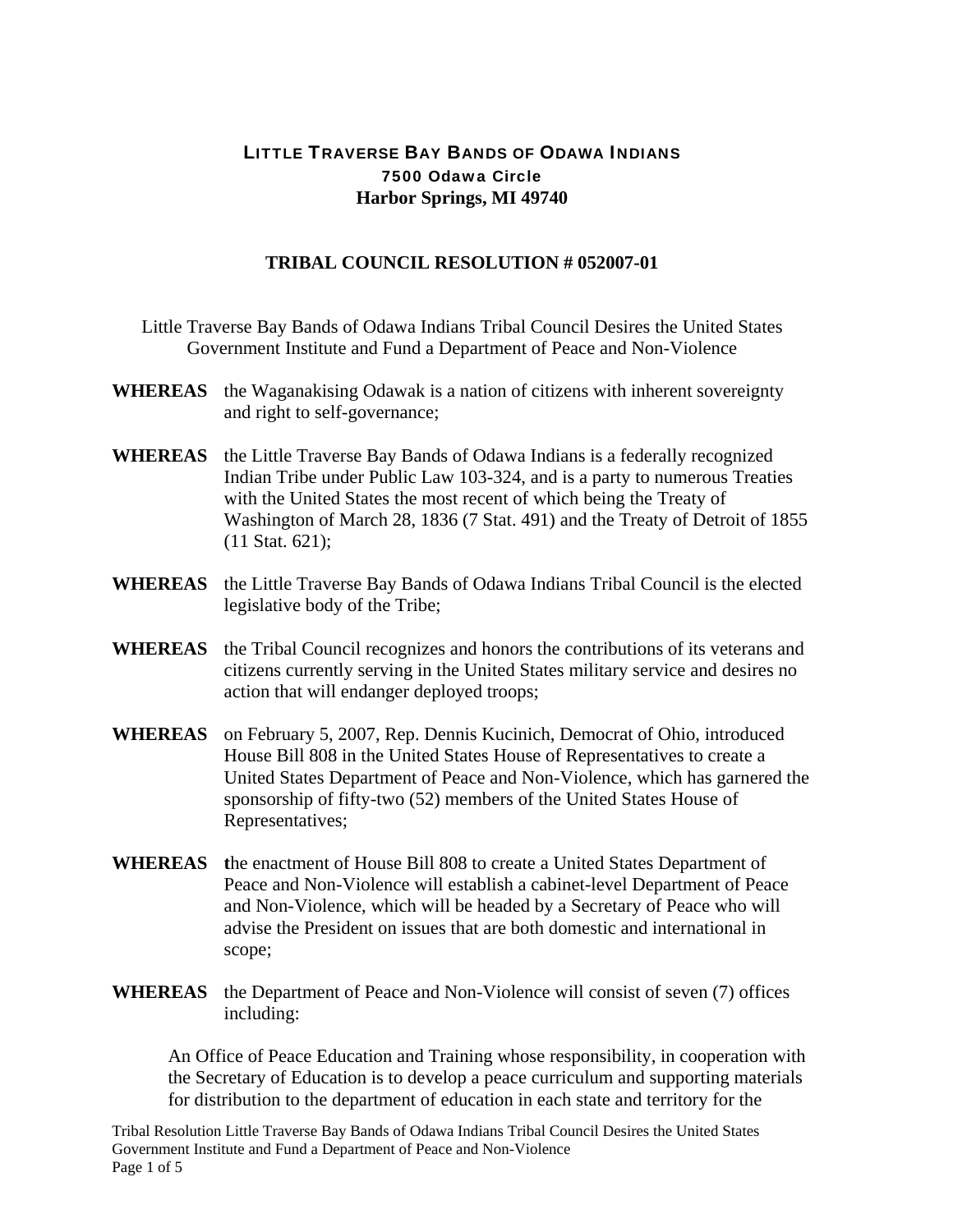building of communicative peace skills, nonviolent conflict resolution skills, and other objectives to increase knowledge of peace processes, including the development of a Peace Academy;

An Office of Domestic Peace Activities whose responsibilities are 1) to develop policies that increase awareness about intervention and counseling on domestic violence and conflict, 2) to develop policy alternatives for the treatment of drug and alcohol abuse, 3) to develop new policies and build on existing programs responsive to the prevention of crime, including the development of community policing strategies and peaceful settlement skills among police and other public safety officers, and 4) to develop community-based strategies for celebrating diversity and promoting tolerance;

An Office of International Peace Activities whose responsibilities are 1) to provide for the training and deployment of all Peace Academy graduates and other nonmilitary conflict prevention and peacemaking personnel, 2) to sponsor country and regional conflict prevention and dispute resolution initiatives in countries experiencing social, political, and economic strife, 3) to advocate the creation of a multinational nonviolent peace force, 4) to provide training for the administration of post-conflict reconstruction and demobilization in war-torn societies, and 5) to provide for the exchange between individuals of the U.S. and other nations who are endeavoring to develop domestic and international peace-based initiatives;

An Office of Technology for Peace whose responsibilities are 1) to carry out the functions in the department affecting the awareness, study, and impact of developing new technologies on the creation and maintenance of domestic and international peace, 2) to provide grants for the research and development of technologies in transportation, communications, and energy that are nonviolent in their application and encourage the conservation and sustainability of natural resources in order to prevent future conflicts regarding scare resources;

An Office of Arms Control and Disarmament whose responsibilities are 1) to advise the Secretary of Peace on all interagency discussions and all international negotiations regarding the reduction and elimination of weapons of mass destruction throughout the world including the dismantling of such weapons and the safe and secure storage of related materials, 2) to assist nations, international agencies and non-governmental organizations in assessing the locations of the buildup of nuclear arms, 3) to develop nonviolent strategies to deter the testing or use of offensive or defensive nuclear weapons, whether based on land, air, sea, or in outer space, 4) to serve as a depository for copies of all contracts, agreements, and treaties that deal with the reduction and elimination of nuclear weapons or the protection of outer space for militarization, and 5) to provide technical support and legal assistance for the implementation of such agreements;

Tribal Resolution Little Traverse Bay Bands of Odawa Indians Tribal Council Desires the United States Government Institute and Fund a Department of Peace and Non-Violence Page 2 of 5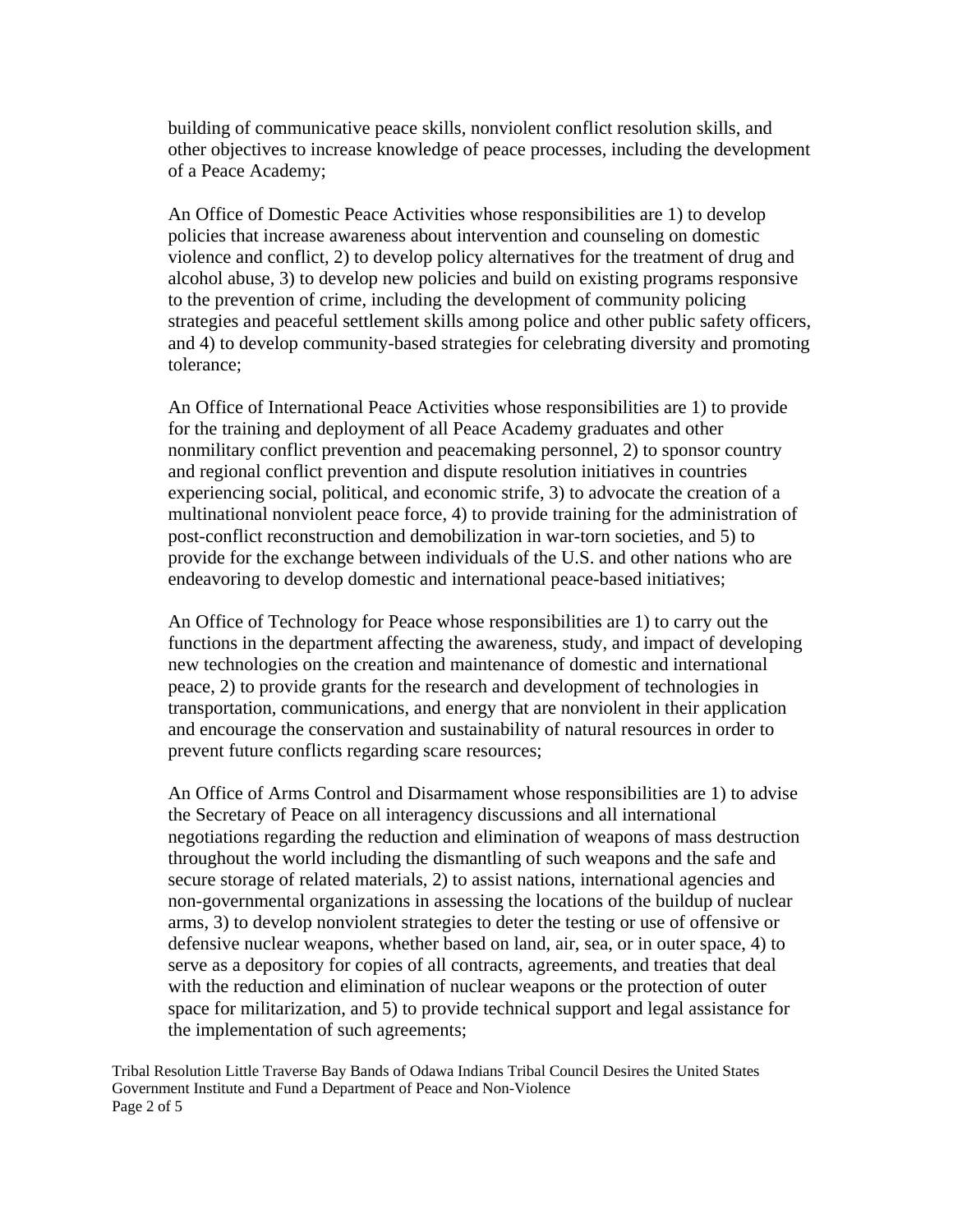An Office of Peaceful Coexistence and Nonviolent Conflict Resolution whose responsibilities are 1) to carry out those functions in the department affecting research and analysis relating to creating, initiating, and modeling approaches to peaceful coexistence and nonviolent conflict resolution, 2) to study the impact of war, especially on the physical and mental condition of children which shall include the effect of war on the environment and public health, 3) to publish a monthly journal of the activities of the department and encourage scholarly participation, 4) to gather information on effective community peace-building activities and disseminate such information to local governments and non-governmental organizations in the U.S. and abroad, 5) to research the effect of violence in the media and make such reports available to the Congress annually, and 6) to sponsor conferences throughout the U.S. to create awareness of the work of the department; and

An Office of Human Rights and Economic Rights whose responsibilities are 1) to carry out those functions of the department supporting the principles of the Universal Declaration of Human Rights passed by the General Assembly of the United Nations on December 10, 1948, 2) to assist the Secretary of Peace, in cooperation with the Secretary of State, in furthering the incorporation of principles of human rights, as enunciated in the United Nations General Assembly Resolution of December 10, 1948, into all agreements between the U.S. and other nations to help reduce the causes of violence, 3) to gather information on and document human rights abuses, both domestically and internationally, and recommend to the Secretary of Peace nonviolent responses to correct abuses, 4) to make such findings available to other agencies in order to facilitate nonviolent conflict resolution, 5) to conduct economic analyses of the scarcity of human and natural resources as a source of conflict and to make recommendations to the Secretary of Peace for nonviolent prevention of such scarcity, nonviolent intervention in case of scarcity, and the development of programs of assistance for people experiencing such scarcity, whether due to armed conflict, maldistribution of resources, or natural causes, and 6) to assist the Secretary of Peace, in cooperation with the Secretary of State and the Secretary of Treasury, in developing strategies regarding the sustainability and the management of the distribution of funds from international agencies, the conditions regarding the receipt of such funds, and the impact of those conditions on the peace and stability of the recipient nations;

**WHEREAS** the enactment of House Bill 808 to create a United States Department of Peace and Non-Violence will benefit the Little Traverse Bay Bands of Odawa Indians by holding peace as an organizing principle for the American Society, which will change the tone of the society reducing racism against indigenous peoples;

Tribal Resolution Little Traverse Bay Bands of Odawa Indians Tribal Council Desires the United States Government Institute and Fund a Department of Peace and Non-Violence Page 3 of 5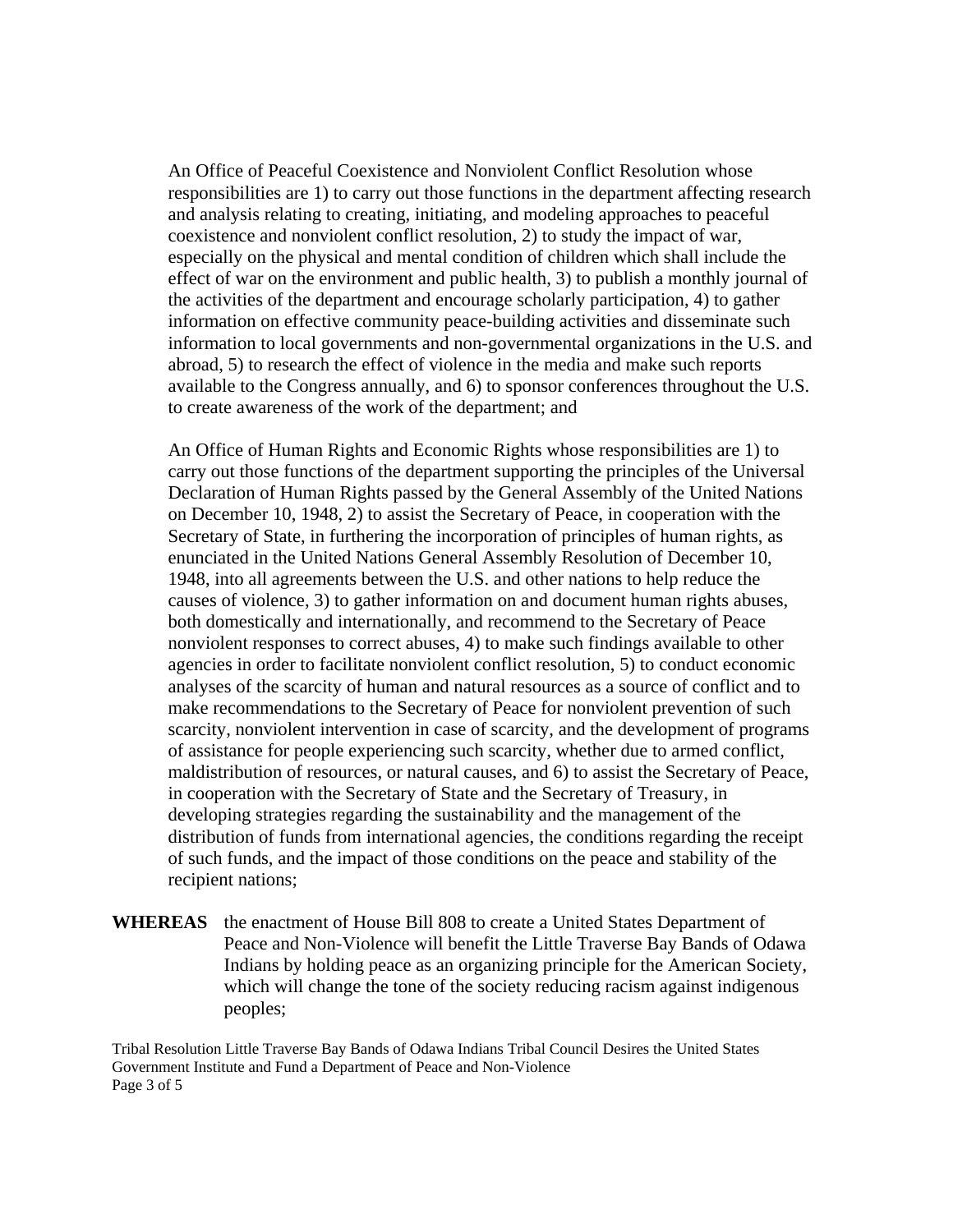- **WHEREAS** the enactment of House Bill 808 to create a United States Department of Peace and Non-Violence will benefit the Little Traverse Bay Bands of Odawa Indians by developing new programs that relate to the societal challenges of domestic violence, school violence, guns, racial or ethnic violence, violence against gays and lesbians, and police-community relations disputes, which
- **WHEREAS** the enactment House Bill 808 to create a United States Department of Peace and Non-Violence will benefit the Little Traverse Bay Bands of Odawa Indians by encouraging the development of initiatives from the community, its religious groups and its non-governmental organizations, which will cause greater community involvement thereby creating a stronger Tribe;
- **WHEREAS** the enactment of House Bill 808 to create a United States Department of Peace and Non-Violence will benefit the Tribe by eventually reducing federal spending on the military budget, thereby redirecting funds to the Tribes, states and cities and assisting in the balancing of our Tribal budget;
- **WHEREAS** House Bill 808 to create a United States Department of Peace and Non-Violence has seventy-five (75) sponsors in the United States House of Representatives;
- **WHEREAS** the Little Traverse Bay Bands of Odawa Indians Tribal Council has studied the proposed federal legislation to create a United States Department of Peace and Non-Violence and has held a public discussion regarding the bill;

**THEREFORE, BE IT RESOLVED** that the Little Traverse Bay Bands of Odawa Indians Tribal Council adopts this resolution in favor of enactment of House Bill 808 and any supporting Senate Bill to create a United States Department of Peace and Non-Violence;

**FURTHER RESOLVED,** that the Little Traverse Bay Bands of Odawa Indians Tribal Council urges Rep. Stupak to become a co-sponsor of House Bill 808 to create a United States Department of Peace and Non-Violence;

**FURTHER RESOLVED,** that the Little Traverse Bay Bands of Odawa Indians Tribal Council encourages Rep. Stupak to urge U.S. Senators Debbie Stabenaw and Carl Levin to sponsor a Senate Bill creating a United States Department of Peace and Non-Violence;

**FINALLY BE IT RESOLVED,** the Little Traverse Bay Bands of Odawa Indians Tribal Council recommends the United States House of Representatives, United States Senate create and fund a Department of Peace and Non-Violence and the Executive Branch of the United States establish and operate the Department of Peace and Non-Violence in a manner that recognizes the needs and desires of the many sovereign Tribes within the physical boundaries of the United States.

Tribal Resolution Little Traverse Bay Bands of Odawa Indians Tribal Council Desires the United States Government Institute and Fund a Department of Peace and Non-Violence Page 4 of 5